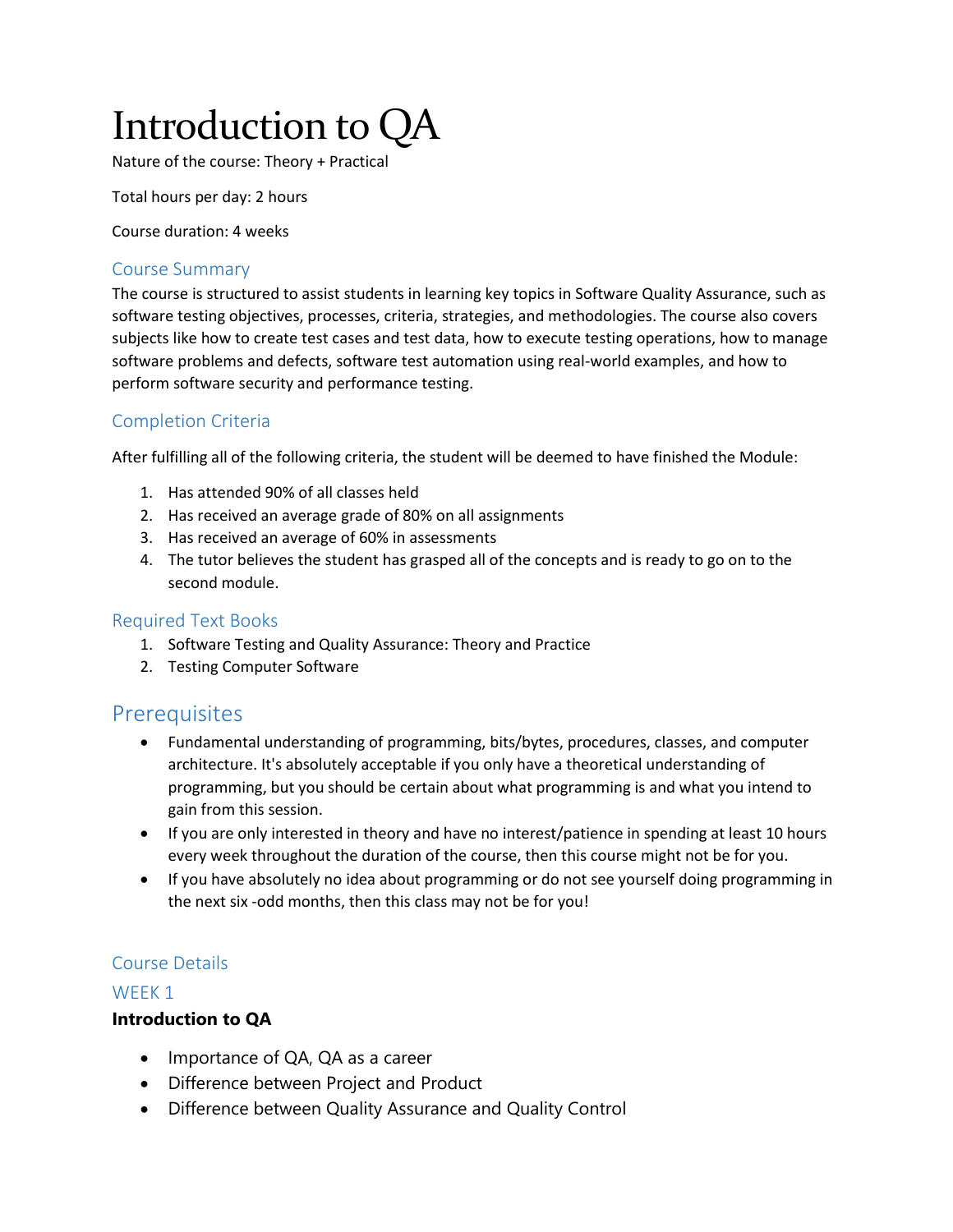- Manual and Automation testing
- Roles and Responsibilities of Business Analyst, Developers, Architects, Project
- Managers, QA.
- Test Team(QA Manager, QA Lead, QA Engineer, Release Engineer)

# **Software Development Life Cycles (SDLC)**

- Software Development Life Cycle Stages
- Agile Methodologies
- Software Testing Life Cycles
- Types of Testing
- Test Platforms (Development, QC, UAT, Production)
- Defects (Identification, Logging, Life Cycle, Priority)
- Defect Life Cycle

#### WFFK<sub>2</sub>

#### **Quality Assurance phases**

- **•** Feature Requirement Analysis
- Test Plan
- **•** Test Scenario
- Test Cases
- Test Data
- Test Script
- Decision Table
- **•** Test Result
- QA Process Cycle

#### **Python Programming Basics**

- Comment in python
- Main Function
- Function Definition and Function Call
- If-else, for loop
- Indent
- Assert
- Try-except in python

#### **Automation Testing – Basics**

- Introduction to Automation Testing
- What is Automation testing
- Benefits of Automation Testing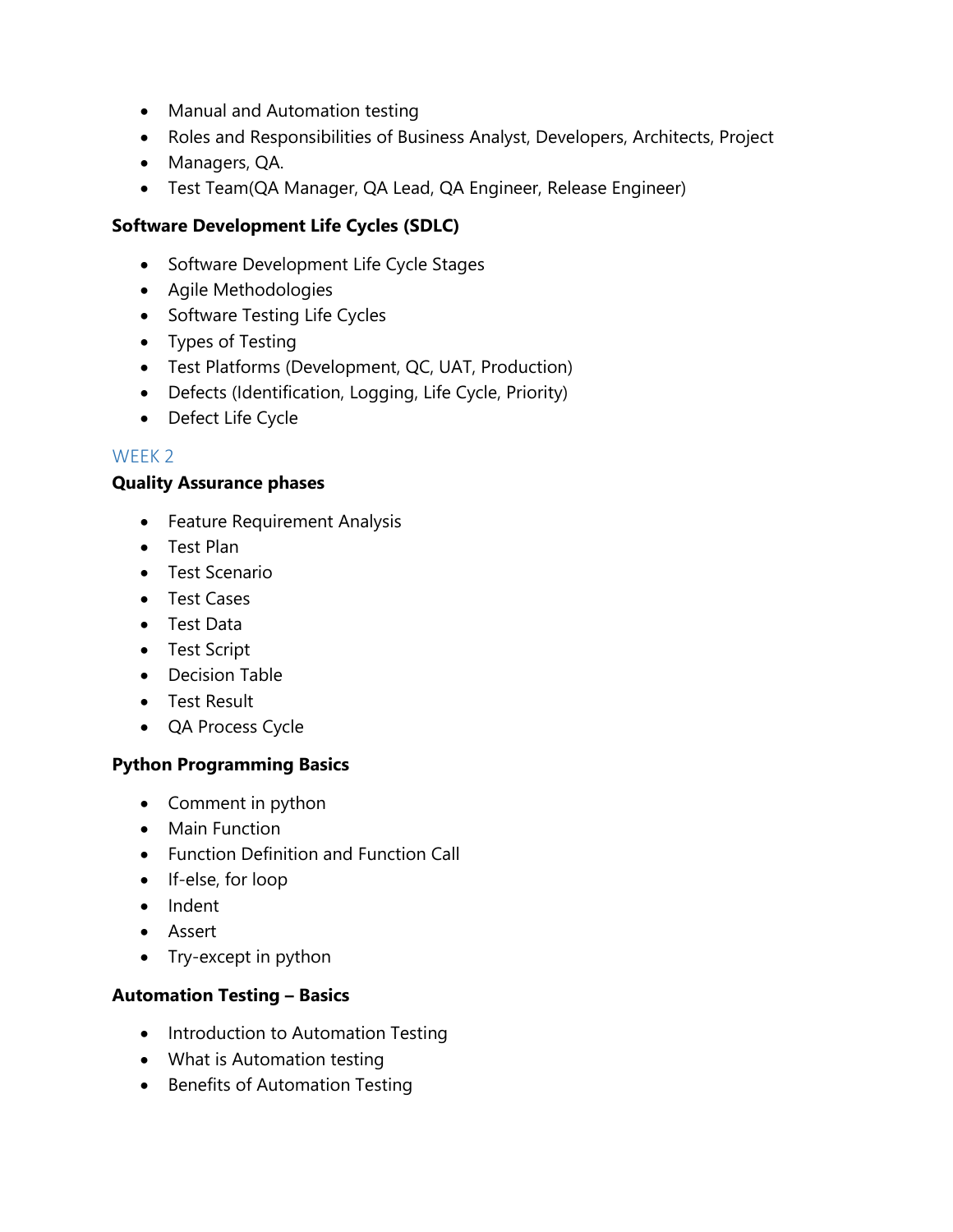- Introduction to Selenium
- Xpath and its types and examples
- Web driver and its action

# WEEK 3

# **Automation Testing – Advanced**

- Introduction to Automation Framework
- Accessing Multi URL via Automation
- Read input parameters from Excel
- Importing Data from Web(Web Scraping)
- Write Web data to Excel.
- Read keyword and XPATH from Excel file
- Write Automation Test Result to Excel file

# **Test Script, Database and SQL - Basics**

- Importance of SQL in Quality Assurance
- Introduction to the database.
- Database Verification and Validation
- MySQL Database, Comparison with Popular Databases  $\hat{a}\hat{\epsilon}$ " Oracle, MS SQL Server, IBM, DB2
- Structured Query Language (SQL)
- Data Definition Language (DDL)
- Data Manipulation Language (DML)
- Introduction to Tables, Rows, Columns
- What are a Foreign Key, Primary Key and Unique Key
- What are DDL and DML, (DML) Select, Update, Delete and Insert Into statements
- (DDL) Create, Alter, Drop statements

#### WEEK 4

#### **Performance Test - Basics**

- Performance testing and its importance in QA
- Types of Performance Testing
- API Testing with GET, POST, Delete, and PUT methods
- Common Performance Problems
- Performance Testing Process
- Example Performance Test Cases
- Performance Test Using JMeter
- Performance Test report generation